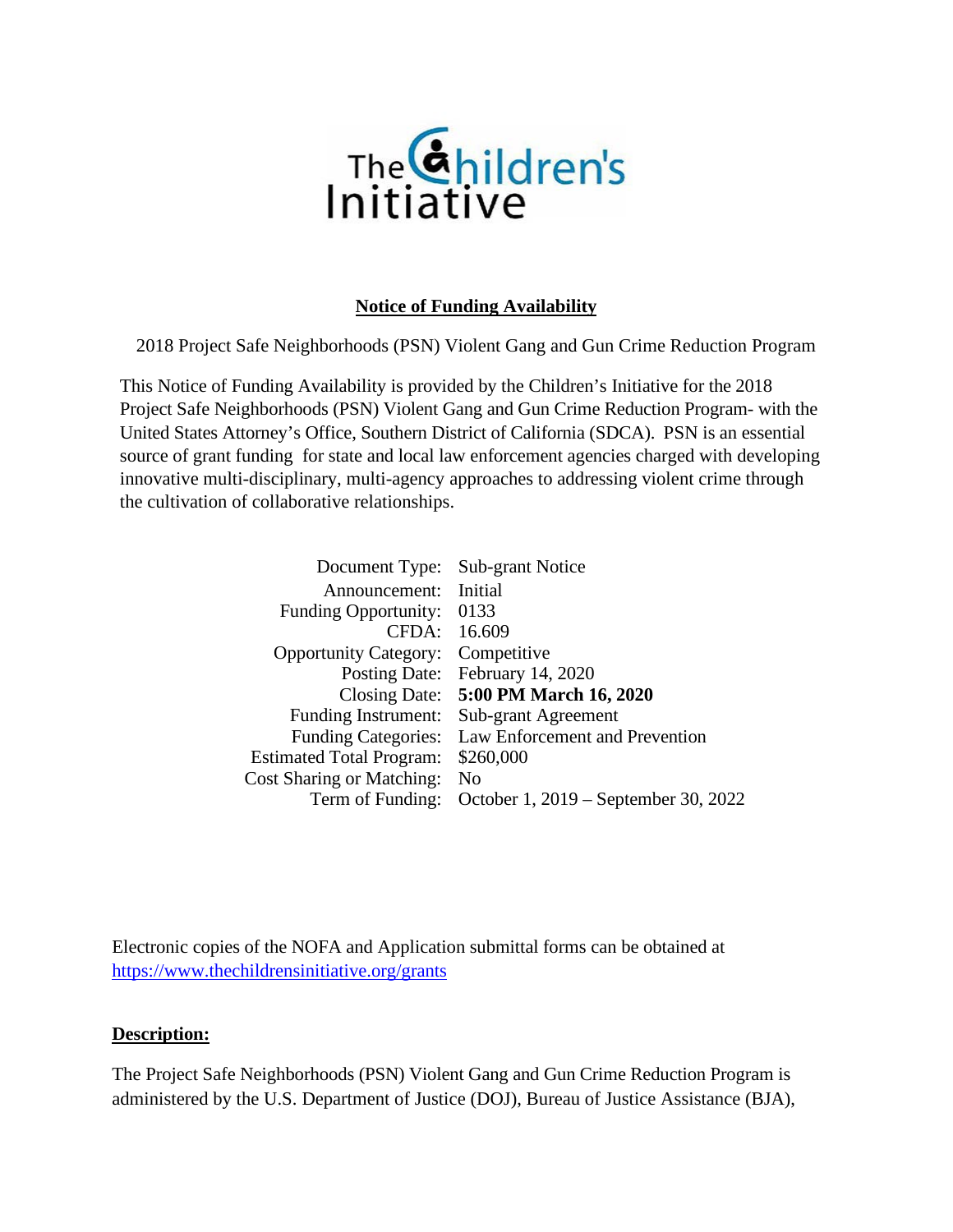through the Children's Initiative. The Children's Initiative is the assigned Fiscal Agent for the USAO SDCA for this PSN funding. As such, the Children's Initiative is responsible for providing coordinated and transparent management of various programmatic and all financial components of the award.

#### **Focused Program Areas:**

The Children's Initiative and the USAO SDCA have vetted purpose areas for the 2018 PSN application. Focused program purpose areas and mandates for the 2018 funding cycle have been limited to:

- 1. Law Enforcement programs that certify compliance with **8 U.S.C. 1373** (2018 OJP Compliance Mandate) and provide required information regarding Communication with the **Department of Homeland Security (DHS) and/or Immigration and Customs Enforcement (ICE)** [https://ojp.gov/funding/Explore/SampleCertifications-](https://ojp.gov/funding/Explore/SampleCertifications-8USC1373.htm)[8USC1373.htm.](https://ojp.gov/funding/Explore/SampleCertifications-8USC1373.htm)
- 2. Law enforcement programs that will curb gun and gang violence and the availability of weapons in high-risk populations and high crime areas. This may include targeting gangs and violent street groups, geographic hot spot areas, felons in possession, and/or chronic violent offenders.
- 3. Prevention programs that break the cycle of crime and keep youth and adults from becoming involved in gangs and crime. This may include reentry, prevention, mentoring, instructional, or other programs that provide services that prevent or rehabilitate gang members.
- 4. Prevention programs that place special emphasis on law enforcement mentors working alongside credible messengers who are former gang members.

**Supplanting:** Grant funds are intended to add to, augment, or supplement, **not replace**, resources already committed to the drug and violent crime control effort.

# **Application Procedure:**

Applicants may visit the Children's Initiative website at <https://www.thechildrensinitiative.org/grants> or contact Jessica Brown at 858-256-6569 or at [jbrown@theci.rog](mailto:jbrown@theci.rog) to obtain a copy of the Request for Proposal (RFP). All applications are due no later than 5:00 PM March 16, 2020 and shall be submitted in accordance with the procedures outlined within the Request for Proposal (RFP).

# **Award Selection Procedure:**